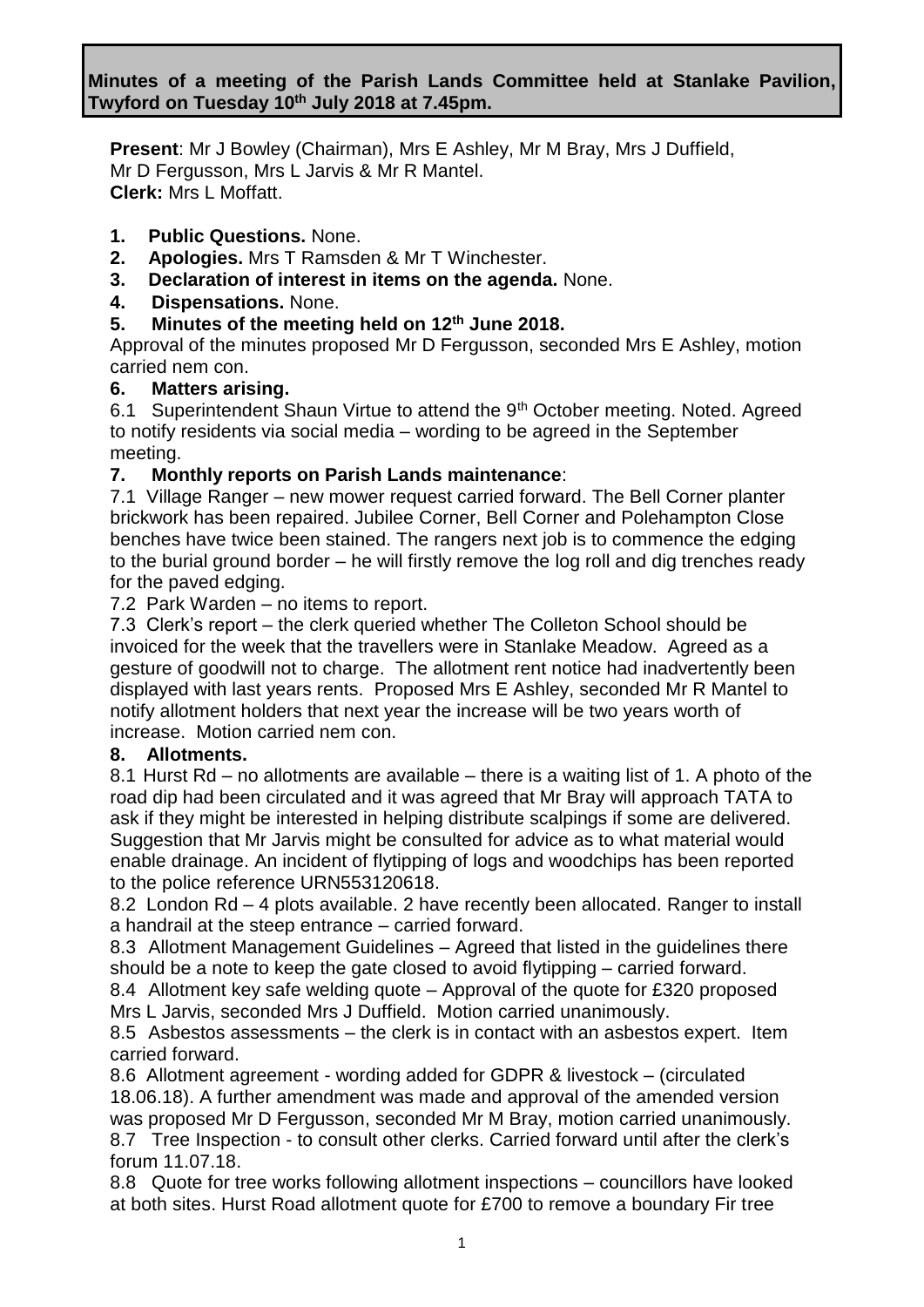approval proposed Mr M Bray, seconded Mrs J Duffield, motion carried unanimously. Agreed for the Buddlehia to be left if possible and notice to be given to enable Mr M Bray to remove the heras fencing.

London Road allotment quote of £1,100 to remove a boundary conifers and cut back sycamores. Approval proposed Mr D Fergusson, seconded Mr M Bray. Motion carried unanimously. Neighbours to be advised of proposed works.

8.9 Request to have a shelter 3mx3m on allotment – layout/location to be considered. The committee gave approval to this shelter on the condition that the neighbouring allotment holders are consulted and the committee emphasised that approval is for this shelter only. Proposed Mrs E Ashley, seconded Mr M Bray, motion carried unanimously.

8.10 Hazel copse update – some TATA members have been managing the copse with coppicing, planting bluebells and additional hazel saplings. TATA and the Heritage Osier project have jointly entered this years Dorothy Morley conservation award run by the county Wildlife Trust. Agreed contractors will not work in the Hazel copse area until the Autumn and then only after liaising with Stephen Loyd.

# **9.0 Millennium Garden, Jubilee Corner, Burial Ground & War Memorial.**

9.1 Report on cremations & burials:

Monica Joan Cox William Henry Cox James Christopher Foley

9.2 Report on memorials: Elizabeth Smith

9.3 To consider having a Christmas tree on Jubilee Corner – the committee were interested in the idea of a tree which estimated costs will be £200-£300. Agreed to look into pricing of lights.

## **10.0 Bell Corner**

# **11.0 KGVR**

11.1 Resident gate access (licence) – revisions to be made to licence.

11.2 CCTV – Clerk to meet with contact and obtain spec. It was agreed that Mr Bowley will attend if possible and the committee agreed that the quality of the image and night vision needs to be improved.

11.3 Tennis Club – model 25 year lease – information from BALC emphasises the need for a solicitor drawn lease. Clerk to obtain a ball park estimate.

11.4 Replacement bins (£269.64 per bin & £75 for removal/installation per bin) The committee reviewed the bins and agreed to install 11 bins. Mr D Fergusson

proposed and Mrs J Duffield seconded to **RECOMMEND to Full Council** £4,200 to cover the cost of removal and installation of the bins.

Mr R Manel proposed and Mrs L Jarvis seconded approval of £4,000 to cover the cost of removal and installation of the bins. The amended proposal was voted on with 3 in favour and 4 against. Motion fell.

A vote was taken on the original motion and was carried with 4 in favour and 3 against.

11.5 Request for height bar over main gate – carried forward.

11.6 Parish Lands Management Plan – update for Twyford in Bloom (circulated 18.06.18). Mrs J Duffield to take a look and consider updating.

11.7 Vandalism to Aerial runway seat – reported to make the committee aware that the seat will need to be replaced in due course.

11.8 Bonfire carnival booking request  $-27<sup>th</sup>$  October 2018 & 26<sup>th</sup> October 2019. Approved subject to the size of the bonfire being appropriate.

11.9 Skate Park LED lights – confirm satisfactory completion of works and payment of invoice £5,748.72 (gross). The clerk reported that the contractors have inflated the invoice by 15% which is the cost they charge for handling/supplying the led lamps. The contractors have now halved the fee however the committee agreed they should only pay the original invoice. Agreed for Mr R Mantel and Mr J Bowley to